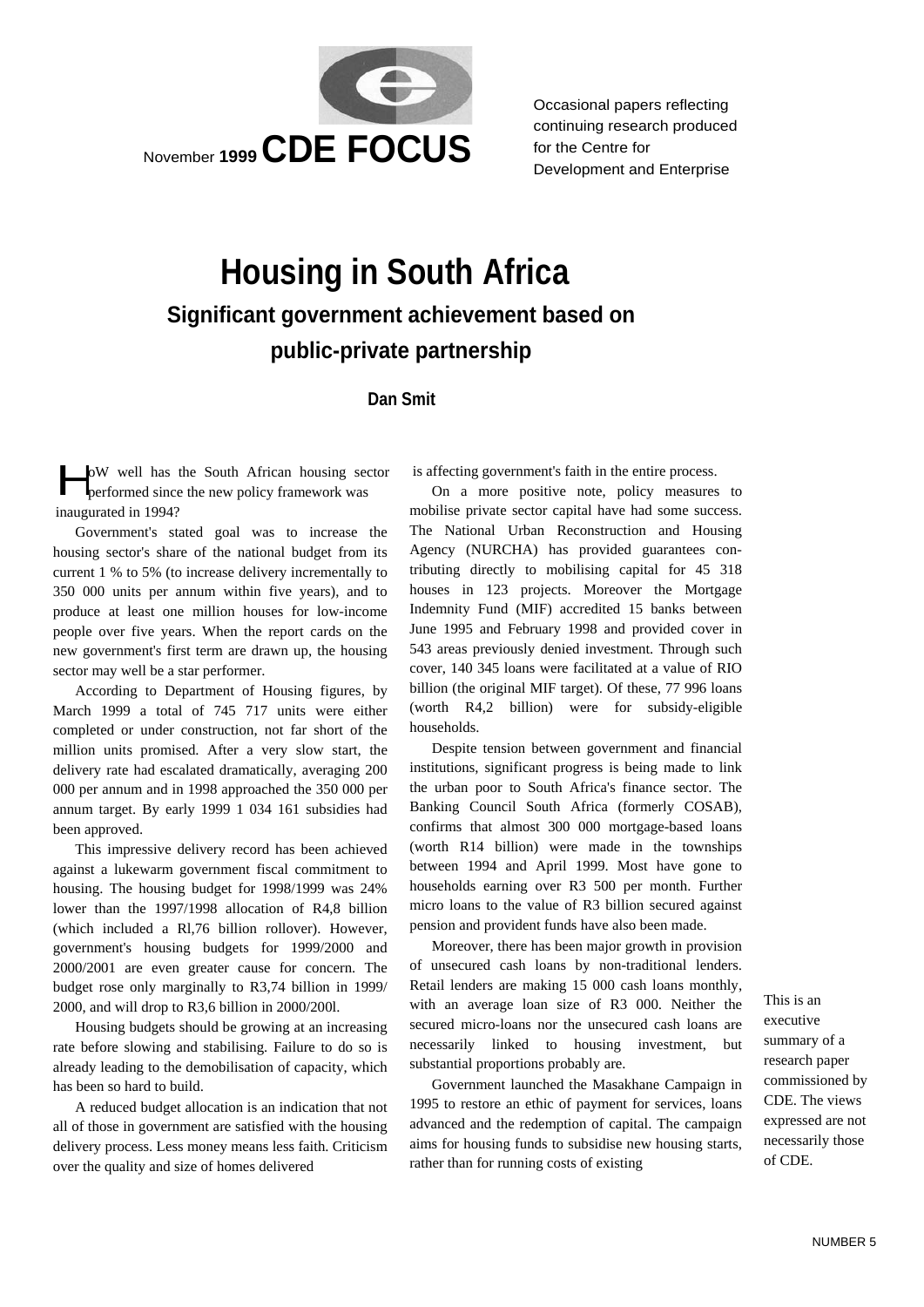dwellings. The government has recognised that people cannot be expected to pay for poor quality services. Thus the Masakhane Campaign has been twinned with a major upgrading of township infrastructure. Weighed against the progress in mobilising end-user finance, the Masakhane Campaign has a long way to go. The Banking Council reports that in June 1999 it had approximately 33 000 non-performing township loans worth R1.8 billion. Another 20 000 are over three months in arrears. Since the late 1980s 18200 township homes have been repossessed, but usually the banks have not been able to evict defaulters.

### International comparisons

In an international context, are these successes substantial or only moderate? The most frequently quoted instances of 'big' delivery successes are Singapore, Cuba and Sweden.

| Country      | Total       | <b>Houses</b> |
|--------------|-------------|---------------|
|              | houses      | built in      |
|              | built       | first 5 years |
| Singapore    | 585 000     | 55 430        |
|              | in 26 years |               |
| Cuba         | 500 000     | 85 000        |
|              | in 25 years |               |
| Sweden       | 1 000 000   | 250 000       |
|              | in 10 years |               |
| South Africa | 750 000     | 750 000       |
|              | in 5 years  |               |

Whilst caution is wise (the quality and dimensions of housing stock provided in each case cannot be directly compared to South Africa's core houses), one must be impressed with what South Africa has achieved. "In comparing South Africa to the very best success stories over the last 30 years, one begins to feel less a sense of disappointment than a sense of awe at the task the new government set itself. Set alongside these examples, South Africa's delivery rate should look like a stunning achievement in anybody's books".l

Sweden devoted between 6% and 7,5% of GNP per annum to the housing sector over a ten-year period. At peak, the housing vote was nearly 20% of government's annual budget. By contrast, South Africa's 1998/1999 housing budget is only 1,9% of total government budget. Eighty percent of the R3,6

billion housing budget is allocated to subsidies (R2,8 billion or 1,6% of national budget). This compares unfavourably with other countries. Housing subsidies average 3,7% of government budgets in a 19 country World Bank study, with a range of between 1 % and 14%.2 At 16% of budget, South Africa is in the lowest quintile of the World Bank distribution, which is hard to understand or justify given existing backlogs and a supposed commitment to the poor.

No single international experience has had an overwhelming impact on the formulation and adoption of South Africa's housing policy. The use of capital subsidies as a cornerstone of incremental housing delivery resembles market-friendly systems in Thailand, Chile and Argentina. On the other hand, the use of institutional subsidies to allow the formation of the South African housing associations (e.g. Durban's First Metro Housing Company, the Johannesburg Housing Association etc.) is modelled on Dutch and British experience. Aspects of policy which allow communities to package projects and apply for subsidies along with measures aimed at providing wholesale finance to nontraditional lenders mimic development models in India and Sri Lanka.

South Africa's housing policy is often compared to Chile's. In 1975 Chile liberalised its economy and introduced structural adjustments following severe recession and the collapse of its savings and loan industry, due largely to high inflation and a stagnant housing sector. Housing shortages were acute, with most low-income housing delivered directly by government. Reforms involved moving from large, unmeasured, unpredictable, and poorly targeted state subsidies or direct housing provision, to highly targeted, demand-driven, direct, one-time lump sum subsidies, which allowed households to purchase stock on the open market. Households were required to save at a chosen financial institution, which also provided a mortgage loan. Savings and the loan were prerequisites for accessing subsidies, which could be used only to augment savings and credit lines in the purchase of a house. These reforms saw employment in the housing ministry drop from 30 000 to 3 000, whilst housing production rose from below 20 000 to 80 000 units annually.3

The Chilean approach has many advantages. It eliminates the 'projectising of development' by decentralising housing production and freeing government from responsibility for the quality of stock and overall environments produced (except through its planning and urban design regulatory frameworks). The quality of stock is also improved by allowing recipients to gear personal savings and loan capital towards improving their living circumstances.

When the report cards on the goverlJ,ment's first term are drawn up, the housing sector may well be a star performer

© Centre for Development and Enterprise. The material in this publication may not be copied, stored, transmitted or reproduced without the permission of the publisher. Short extracts may be quoted, provided the source is fully acknowledged.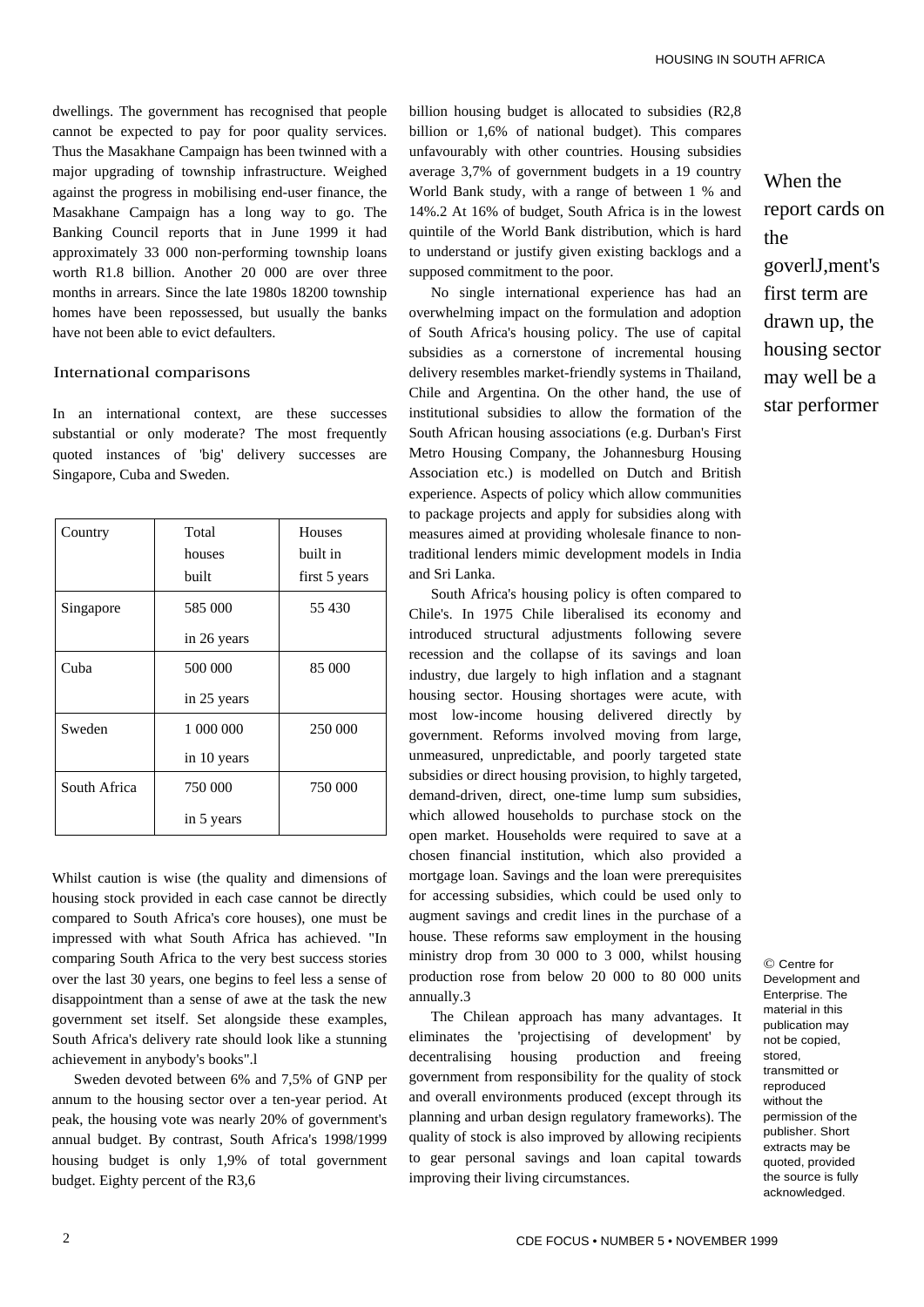### **The Housing White Paper**

The November 1994 White Paper, *A New Housing Policy and Strategy for South Africa* commits government to "the establishment of viable, socially and economically integrated communities situated in areas allowing convenient access to economic opportunities as well as health, educational and social amenities". All South Africa's people will have access to "a permanent residential structure with secure tenure, ensuring privacy and providing adequate protection against the elements; potable water; and sanitary facilities including waste disposal and domestic electricity supply".

Key challenges outlined in the Housing White Paper include:

The large scale of current and anticipated housing requirements (the backlog in 1994 was estimated at 1,5 million units).

Apartheid spatial engineering created inefficient settlement patterns for commuting and infrastructure provision.

Role confusion and inefficiency in a myriad of housing institutions.

Lack of clear policy direction.

Absence of end-user finance for lower-middle and low-income people, despite a world-class financial sector.

Complex, slow and frequently unsatisfactory tenure and land allocation procedures.

Constraints in the housing construction sector (monopolies, limited capacity, bottlenecks, and misfits between demand and supply capacity). Complex socio-political issues such as high expectations, poor consumer education, nonpayment for services, lack of special-needs housing, and violation of women's housing rights.

## **National and provincial policy**

The constitution identifies housing as the *concurrent*  responsibility of both central and provincial government. Few provinces have formulated 'provincial' policy, but several have proposed (and implemented) modifications to central government policy. Partly because central government has failed to clearly distinguish national guidelines and parameters, there has been substantial conflict over fundamental matters of principle between the centre and provinces.

The Free State government, for example, rejected the notion of incremental housing and set a  $40m<sup>2</sup>$  floor area minimum standard for top-structures as a prerequisite for approving subsidies. This meant that very poor people could simply not access housing

subsidies. The Free State, Eastern Cape and Gauteng allowed local authorities to subsidise the provision of serviced sites whilst using central government housing subsidies for top-structures only. These 'hidden' or 'double subsidies' distorted the housing market and 'squeezed out' the private sector. Free State local authorities have also used subsidy money as bridging finance at zero interest rate. Such departures from national policy (which only permits this where the local authority is the developer and the private sector company is a contractor) make it -difficult for private sector companies to package and initiate projects in some provinces. This in turn burdens local authorities, who often lack the capacity to take the lead. In 1996, two Ministerial task team reports examined ways of co-operating to accelerate delivery. The first suggests that provincial governments should be encouraged to formulate and take responsibility for provincial housing policies. It proposes that additional provincial or local government subsidies should be allowed, provided they are transparent, do not distort markets, and are applied responsibly. This is in line with the new Housing Act (Act 107, 1997) that allows policy to be devolved to local authority level where such capacity exists. The second report emphasises institutional arrangements, but focuses on accelerating implementation. It proposes joint ventures between the private sector and local and provincial authorities.

## **National subsidy policy**

A cornerstone of housing policy is the national subsidy policy. It is designed to take account of popular demands, enormous existing and projected backlogs, fiscal constraints, and to minimise housing and financial sector market distortions. It offers lump sum or one-off 'capital' subsidies, which are preferred over interest **provinces**  subsidies primarily because of South African 's high unemployment.

The three routes of accessing subsidies are individual, project linked and institutional (e.g. housing association). Subsidies are targeted at new housing starts, although top-up subsidies are available where previous state investment in projects is below the current subsidy amount. Current property owners are ineligible for subsidies.

The subsidy amount is graded by income.

Households earning below R1 500 per month are entitled to R16 000. Those between R1 501 - R2 500 monthly are entitled to R10 000, and those earning R2 501 - R 3 500 can receive R5 500. The amount may be increased by up to 15% in circumstances of proven environmental difficulties. Due to recent policy shifts, the subsidy maximum now applies to *all* income

**Partly because central government has failed to clearly distinguish national guidelines and parameters, there has been substantial conflict over fundamental matters of principle between the centre and**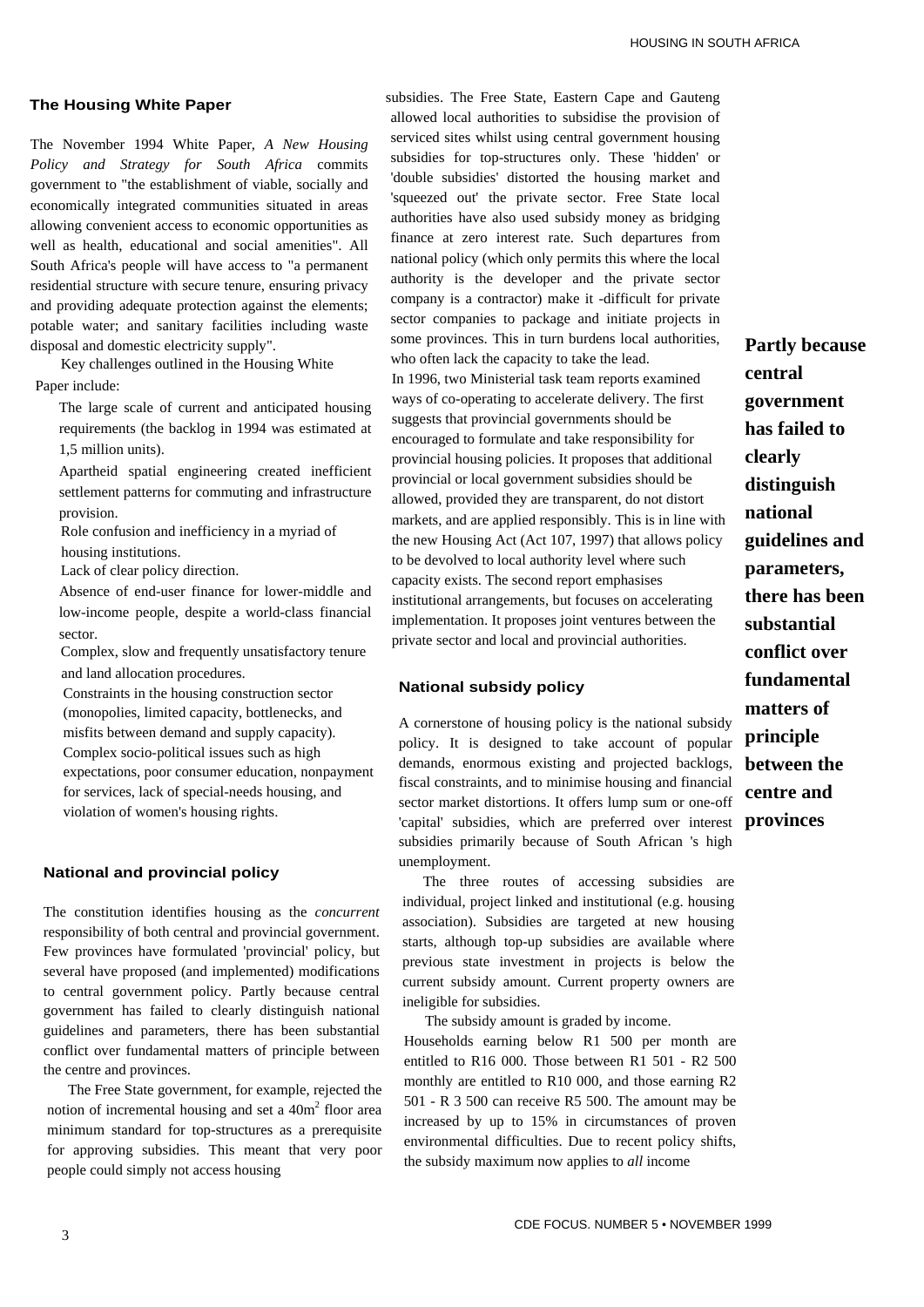categories below R3 500 per month, but for *institutional*  subsidies only. This reflects government's conviction that this route will attract private sector enduser finance, through institutions accessing global loans and then repackaging and on-lending money through rental, rentto-own, or instalment sales to endusers.

The lump sum subsidy represents a compromise between popular demands to deliver complete houses for all, and a concern to spread housing benefits widely. The maximum available to the very poor (R16 000) is insufficient to cover the costs of a serviced site and a  $40m<sup>2</sup>$  top-structure (which typically costs R40 000). Households must augment subsidies with a loan or savings, or undertake an incremental approach to housing, beginning with a rudimentary shelter.

Policy attempts to ensure public and private delivery agents compete on 'level playing fields', with equal access to transparent subsidies. Both must apply to provincial housing boards for subsidies and are assessed by the same criteria.

Initially, developers provided substantial working capital up-front and could only access subsidies on the transfer of a site into an end-user's name. This contributed to developer efficiency, but it also raised the risks to developers, which few were willing to take. Under enormous pressure to accelerate delivery, government now permits developers to access projectlinked and institutional subsidies on a staged drawdown basis.

#### **Housing credit**

South Africa's highly sophisticated finance sector has a strong, long-standing housing sub-sector functioning well in the established 'white' housing market. The challenge is to make these resources available to the majority, who are low-income and black. Financial institutions have shown substantial reluctance in lending to a market considered as high risk, with low profit margins.

Government has attempted to address this challenge by gaining the co-operation of finance institutions through assuming some of their risks and normalising the lending environment. In return, lending institutions in 1994 committed themselves to making 50 000 mortgages to lower-income earners within one year (the *Record of Understanding* between the Association of Mortgage Lenders (AML) and the government). Several subsequent initiatives have addressed private sector concerns:

The Mortgage Indemnity Fund (MIF): essentially a government-owned company providing a 'guarantee' scheme to financial institutions

prevented from selling assets of those in loan arrears. Intended to be short-lived to normalise the lending environment, the scheme ran from June 1995 to May 1998.

Servcon Housing Solutions (launched June 1995), jointly owned by government and the AML, offers defaulters a special, one-off deal to ultimately regain properties or find 'right-sized' accommodation. Servcon 'manages out' properties in possession and non-performing loans. A special purpose institution called Thubelisha Homes (meaning 'new opportunity') has been operating since January 1999 to provide 'right-sized' stock based on income levels.

The Product Defect Warranty Scheme administered by the National Home Builders Registration Council (NHBRC), launched in 1995 compels housing developers/contractors to guarantee against defects. It provides additional cover to financial institutions, and protects consumers. There are plans to extend it into the incremental housing market in 2000.

The National Urban Reconstruction and Housing Agency (NURCHA) uses guarantee funds to mobilise both bridging and end-user finance for low-income housing purposes.

The National Housing Finance Corporation (NHFC) mobilises wholesale finance for the housing sector. It facilitates the non-traditional lending sector (stokvels and agencies making small non-bond loans) and helps kick-start the establishment of new financial 'institutions', which government considers the best way to get end-user financing to the poor at scale. Examples are the Khosela Housing Finance Company (Durban) and the Peulwana Housing Finance Company (Gauteng) targeted specifically at women.

The NHFC provides these institutions with startup capital (so-called 'quasi-equity' or zero real interest loans) and wholesale funds, until they can access private sector capital. It also established the Social Housing Foundation in 1998, as a membership-based advocacy and support organisation for the incipient 'social housing movement', whereby individuals rent or rent-tobuy revamped or new properties. A Housing Institutions Development Fund was established to channel 'setup' and global loans to the new housing institutions.

The NHFC has established 'Project Gateway' (officially launched March 1999), as a faster way to get credit to end-users. It creates a secondary mortgage market, providing a package of housing subsidy and credit from R20 000 to R50 000 to

# **Housing**

**subsidies average** 3,7% **of government budgets in a 19 country World Bank study. At 1,6% of budget, South Africa is in the lowest quintile**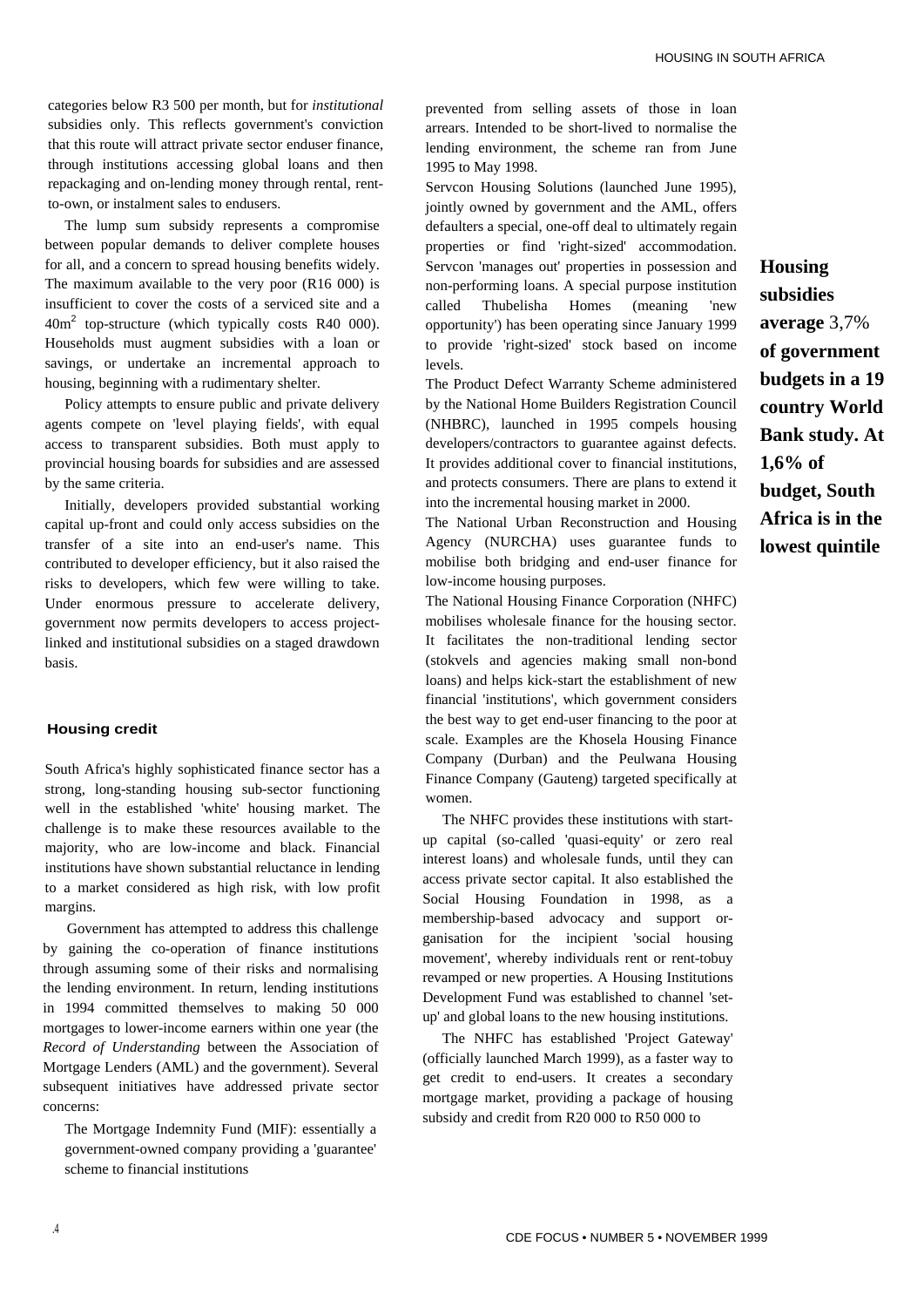low-income, regularly employed beneficiaries. Medium-term loans are provided at fixed interest rates over a five- to ten-year period. They are partially secured against pension funds, and payroll deductibility is also required. Accredited NHFC underwriters assess credit worthiness and conclude loan contracts knowing that approved loans will be purchased by the NHFC at the time of disbursement (i.e. at transfer).

# **Critiques of housing policy**

The success of national housing policy has not been universally recognised, and has been criticised from several quarters, including orthodox Marxists, 'makethemarket-work' lobbyists, 'people-driven-process' or support advocates and built environment professionals.

### **Orthodox Marxist critique**

Bond and Tait's (1997) orthodox Marxist critique attacks present housing policy as being too 'marketcentred.' According to them, government's recent shifts have led to:

State withdrawal from housing provision.

Un affordable housing and inadequate subsidies.

Empowerment of large developers over com-

munities through joint ventures.

Failure to protect the poor against 'downward raiding' (that is, a process whereby subsidies meant only for the poor are accessed by relatively wealthier individuals).

Absence of readily available land.

Reliance on the market for supply of construction and building materials.

In a later subsection of this paper, it will be argued that far from being 'market-driven' and leading to state withdrawal, housing policy is actually quite 'statist' in practice. Turning to the issue of inadequate subsidies, Bond and Tait argue that fiscal constraints are not so stringent as to disallow substantial increases to the housing vote. Arguments made previously in the paper about a disappointing allocation of the state budget to the housing sector support this view. Whether any additional allocation to housing should be used to 'deepen' subsidies or 'widen' reach remains a fundamental policy choice (notwithstanding Bond and Tait's assertion that the 'width-depth' debate is a false dichotomy).

Bond and Tait also reject up-front capital subsidies, as being vulnerable to 'downward raiding' and inflexible to changes in consumer affordability. Instead they propose blending subsidy money with market rate borrowings through a new national housing bank, at

interest rates well below market rates. But this would diminish the chances of subsidies reaching intended beneficiaries, andsubsidised loans imply regular repayments, unlikely considering South Africa's high unemployment.

Interest rate subsidies are also notoriously difficult to administer. As cumulative costs they reduce budgetary flexibility and complicate planning. A national bank would have little incentive to efficiency because of its monopoly on lending to low-income earners, and is likely to squeeze the private sector out of this market. Interest rate subsidies allow higher income individuals to get higher absolute subsidies than poorer people do, because they take bigger loans. Crucially, interest rate subsidies might increase the very poor's vulnerability by binding them to a loan. Current capital subsidies give the poor access to an immediate asset rather than a longer-term liability.

Bond and Tait are unclear on mechanisms to circumvent 'downward raiding.' They call for 'nonspeculative' subsidies that must be repaid on leaving or passed through into the stock of co-operatives (collective tenure options). The best bulwark against 'downward raiding' remains ensuring a generous supply in *all* sub-markets, while Bond and Tait argue that disproportionately large state funds are being utilised in the initiatives to entice banks to make long term loans to low-income people. Supply in the socalled 'starter market' (those earning R1500- R3 500) can make stock available to the poor through filtering processes.

#### **Market perspective critique**

The World Bank critiques housing policy from a 'makethe-market-work' perspective. It focuses on subsidy design and linkages to financial markets that would make both the MIF and the national housing bank unnecessary. Going against the World Bank proposals, South African policy makers have subsequently implemented both measures"

The World Bank argues that housing subsidies should be committed up-front to all eligible households with matching savings contributions in a housing account. The very poor would have earlier maturation dates, reflecting the prioritisation of housing needs and allowing the state to manage its annual fiscal burden. The interest rate would be inflation-linked and taxfree, compensating people waiting to withdraw their entitlement. The savings requirement would filter out those not serious about accessing housing. With the security of a subsidy deposit, accumulated savings and a demonstrated savings record, financial institutions would be willing to make longer-term loans.

**Far from being 'marketdriven' and leading to state withdrawal, housing policy is actually quite 'statist' in practice**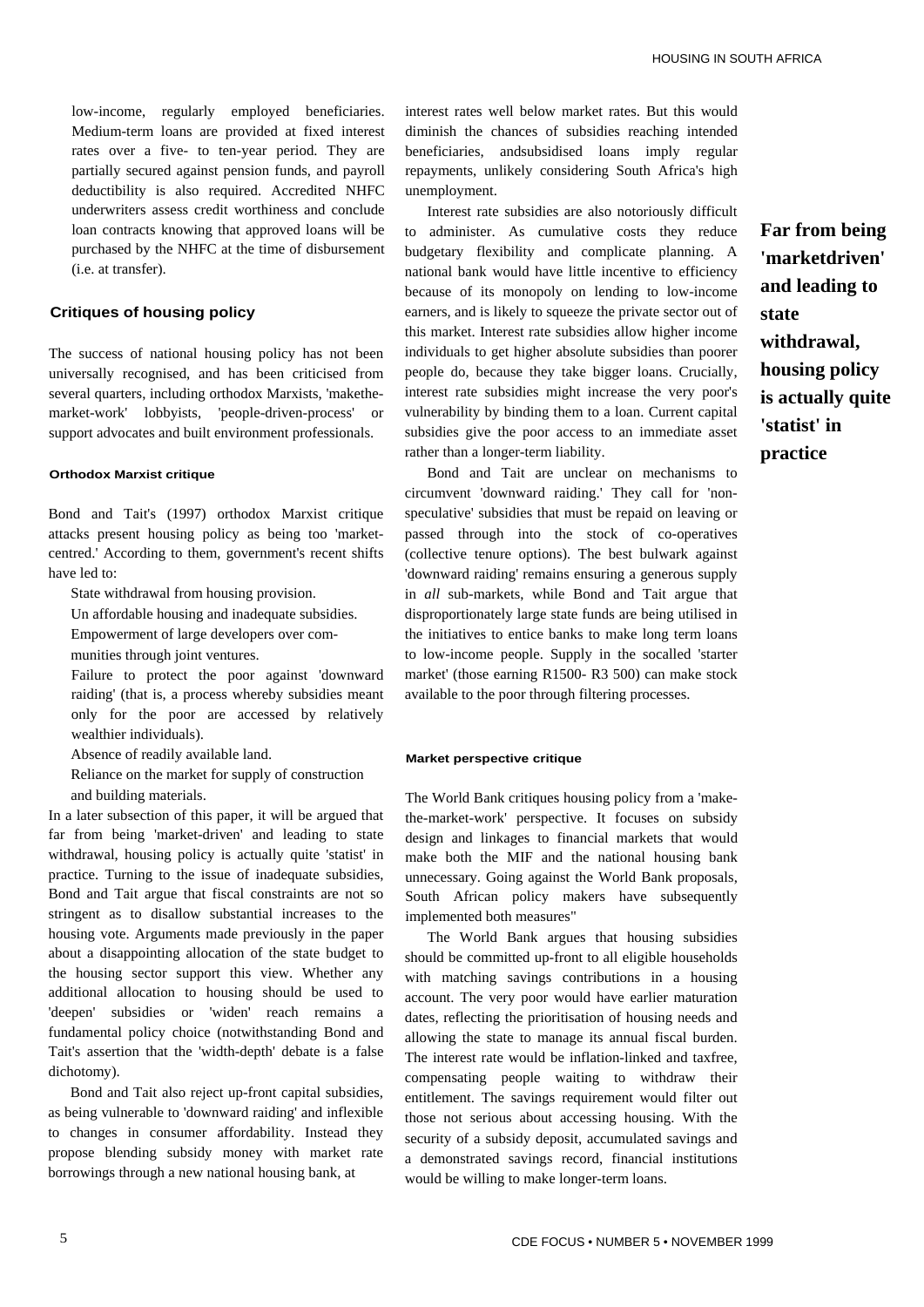Advantages of the World Bank's up-front subsidy plan are:

It promotes consumer choice regarding tenure, type of housing, and location.

Immediate accessibility to subsidies for individuals without needing to wait for a housing 'project'.

It allows government to make a credible fiscal commitment to housing and redistribution without having to take responsibility for housing projects. By rewarding savings efforts and patience, it provides a fair queuing system for accessing subsidies.

It integrates poor people into the formal financial sector.

Despite the World Bank possibly overestimating the very poor's capacity to save, the scheme allows subsidy monies to be used in the private rental sub-market. This scheme's main weakness is that it emphasises demandside intervention and underestimates supply-side constraints, and may thus prove highly inflationary. Moreover it depends on the provision of serviced sites by local authorities. Such reliance may be unrealistic given fiscal constraints. In December 1998, for example, 631 out of South Africa's 830 municipalities reported a combined total municipal debt of R12 540 904 414. $^{4}$ 

 Surprisingly, the World Bank proposals have been largely ignored by government, although Cape Town is implementing a variant thereof, the so-called 'Cobbett Initiative,' whereby the city tops up national government subsidy money only if individuals have savings as part of a deposit or surety. It may be time for South African policy makers to revisit the World Bank proposals.

#### **Support paradigm critique**

A third critique comes from the 'people-driven' or 'support' paradigm, represented by Bolnick (1996) of the People's Dialogue, an NGO supporting the Homeless People's Federation, the country's most influential community-based housing movement. Bolnick argues that new housing policy primarily serves private sector interests - particularly financial institutions - because of their disproportionate influence in the National Housing Forum. Policy also appears insensitive to people-driven development. However nothing precludes peoples' organisations from applying for project-based, institutional or individual subsidies to finance community-based initiatives.

The uTshani Fund, for example, established with a R10 million government grant in 1995, is argued to be a people-centred approach to financing delivery, in

contrast to subsidy policy; It makes bridging loans ahead of subsidy, repayable when the subsidy becomes available. Through the Homeless People's Federation, people themselves administer the fund, with loans being made to housing savings schemes on a collective basis.

Current policy is not opposed to community mobilisation, but has not pro actively pursued it either. A key component remains community participation through a 'social compact' that must be signed between key players: the community, the developer, local authorities and financiers, before the approval of projects for subsidy support. Everyone must commit to the project and agree individual roles and responsibilities. However 'social compact' requirements sometimes constrain rapid delivery, and a 'social compact' does not automatically equate to mobilising community partnerships. Formal sector players dominate as successful developer applicants, far outperforming peoples' initiatives in accessing government funds and translating them into housing opportunities.

Organisations like the Homeless People's Federation illustrate the benefits of mobilising 'sweat equity' into housing projects. But whether their methods can be replicated quickly and at scale has yet to be demonstrated.

#### **Built-environment critique**

A final critique emanates from 'built-environment' professionals - particularly architects and urban designers. They focus on housing policy's failure to restructure the apartheid city or create more liveable and urbane environments. Dewar (1998) for example believes current policy actually exacerbates apartheid planning's sterile urbanism and aspects of British town planning embedded in it (e.g. un i-functional zoning). Most low-income housing is confined to the urban periphery because of failure to vary subsidy with location in the city in the context of high inner city land prices.

Evaluation of current policy and practices however must be contextualised against fiscal constraint and equity considerations. There may well be more room for differentiating subsidies by location. But these provisions would violate equity principles, as equally poor people would receive different subsidies simply by virtue of their location. Equity concerns may however have to be traded-off against restructuring goals and creating liveable inner cities.

Current policy envisages incremental delivery; it is therefore unfair to judge the actual product delivered rather than what will emerge as individuals invest in

**Surprisingly, World Bank proposals have been largely ignored by government. It may be time for South African policy makers to revisit these proposals**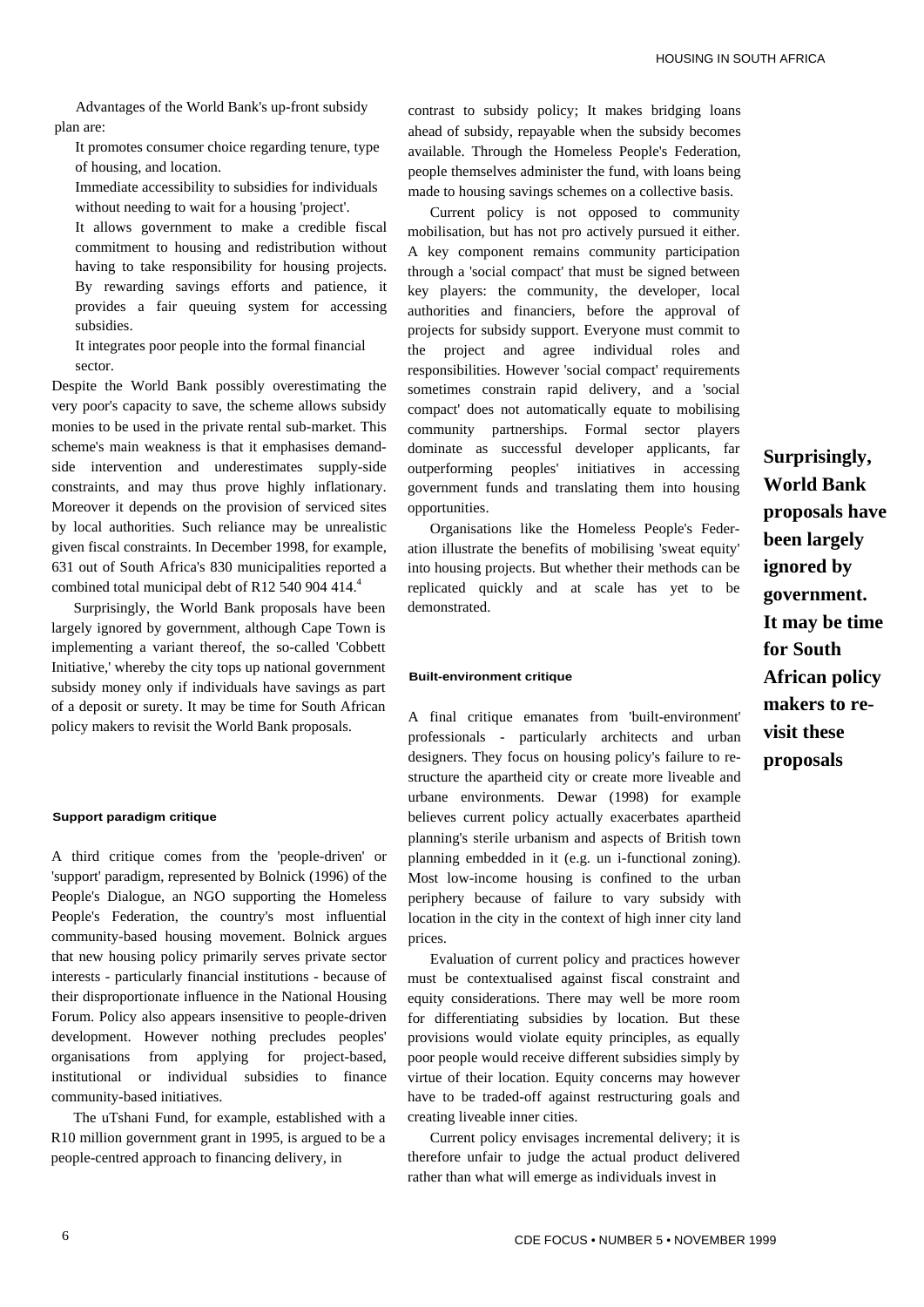their own housing. Current policy differs from policy in the past particularly with respect to terms of tenure arrangements and the emphasis on mobilising end-user finance. Both provisions will substantially increase the likelihood of ongoing improvement in housing stock through private investment.

An additional hypothesis worth considering is that poor location and sterility of housing projects may be more a function of weak urban management than housing policy *per se.* In Durban, for example, an Integrated Development Plan for the North and South Central Local Councils excludes housing, as that is considered the responsibility of another sphere of government. In such an instance it should not be surprising that new housing projects do not receive public environment investments (because they are not part of the IDP). It should also be noted that there are many examples countrywide of successful inner-city upgrading projects (e.g. Burnwood Road, Briardene and Cato Manor in Durban). If local authorities took a stronger hand in prioritising projects and in utili sing effective planning controls, the 'built-environment' critique might not be so applicable.

## **Policy Challenges**

Housing policy might best be described as 'bottom-up market-friendly state welfarism,' a compromise that has delivered but has nevertheless not escaped some of the contradictions associated with this fusion. Despite appearing to be strongly 'market-friendly,' policy is actually rather 'statist'. Private sector developers have accessed project subsidies on the same basis as government implementing agencies. End-user financiers have been drawn into the process, and, by promoting ownership, have created the conditions for future market exchange. However the programme is still state-subsidy driven and focused on 'projects'. Only 10% of subsidies allocated to date have been individual subsidies and virtually all housing activity has occurred in 'projects'.

Another 'statist' feature is that private sector developers have unexpectedly crowded into the lowest end of the market, because they have avoided producing housing requiring end-user finance over and above subsidy. Leverage of both private end-user and bridging funds has not occurred at the scale expected.

The clear identification of delivery targets has focused the housing drive, but the magnitude of the problem is often exaggerated. This has led to a productoriented as opposed to process-oriented conception of housing and has down played urban quality issues. By the Housing Department discounting all shelters not meeting minimum standards, there has been a tendency

to exaggerate shortages.

Policy makers have assumed that most housing subsidy beneficiaries are permanent urban dwellers, but have underestimated the extent of circulatory migration. Research on consolidation in two decadeold housing projects reveals interesting disparities. In Inanda New Town, Durban, 63% of households had not extended beyond the original houses' perimeters because they were apparently large enough. In Khayelitsha however only 23% had *not* added to the much smaller original house. Policy makers must recognise the impact of circulatory migration and ongoing attachment to the rural areas on expected rates of consolidation, and develop 'transitional' housing policies like those evident in Gauteng and KwaZuluNatal.

The assumption that most people want to become homeowners as opposed to renters has been insufficiently tested. Significant demand exists for rental accommodation, particularly amongst circulatory migrants. While policy is not geared to provide rental housing (except through the institutional subsidy and the hostels programme), there has always been a vigorous private rental sub-market. New owners often sub-let, and this sub-market has increased supply of privately owned stock. The growth of new housing institutions should further increase rental stock, even though only 2% of the subsidies allocated to date are institutional.

South Africa's present housing policy has been hailed as the country's first non-racial policy. Militating against non-racial residential outcomes however is the emphasis on project-based-delivery, and 'social compact' requirements, with the unintended but frequent outcome that the most proximate communities insist that sites provided in projects nearby should be allocated to members of their own community, a process of 'gate-keeping'. Such communities are historically constituted on a racial basis, therefore 'own' community allocation reinforces the apartheid legacy.

Even where allocation processes are not subject to 'gate-keeping' individuals from minority race groupings often fear being part of predominantly African settlements. 'Gate-keeping' intensifies the negatives of 'projectising' development. Individuals cannot secure housing unless there is a project that they can access. Frustration is likely if individuals cannot compete for available sites. 'Gate-kept' sites are highly unlikely to reach the neediest. For example, in the St. Wendolin's area in Southern Pinetown, many sites remain unoccupied despite being transferred to end-users several years ago, because individuals have chosen to use their eligibility for subsidies as an

**The clear identification of delivery targets has focused the housing drive, but the magnitude of the problem is often exaggerated. By discounting all shelters not meeting minimum standards, there has been a tendency to exaggerate shortages**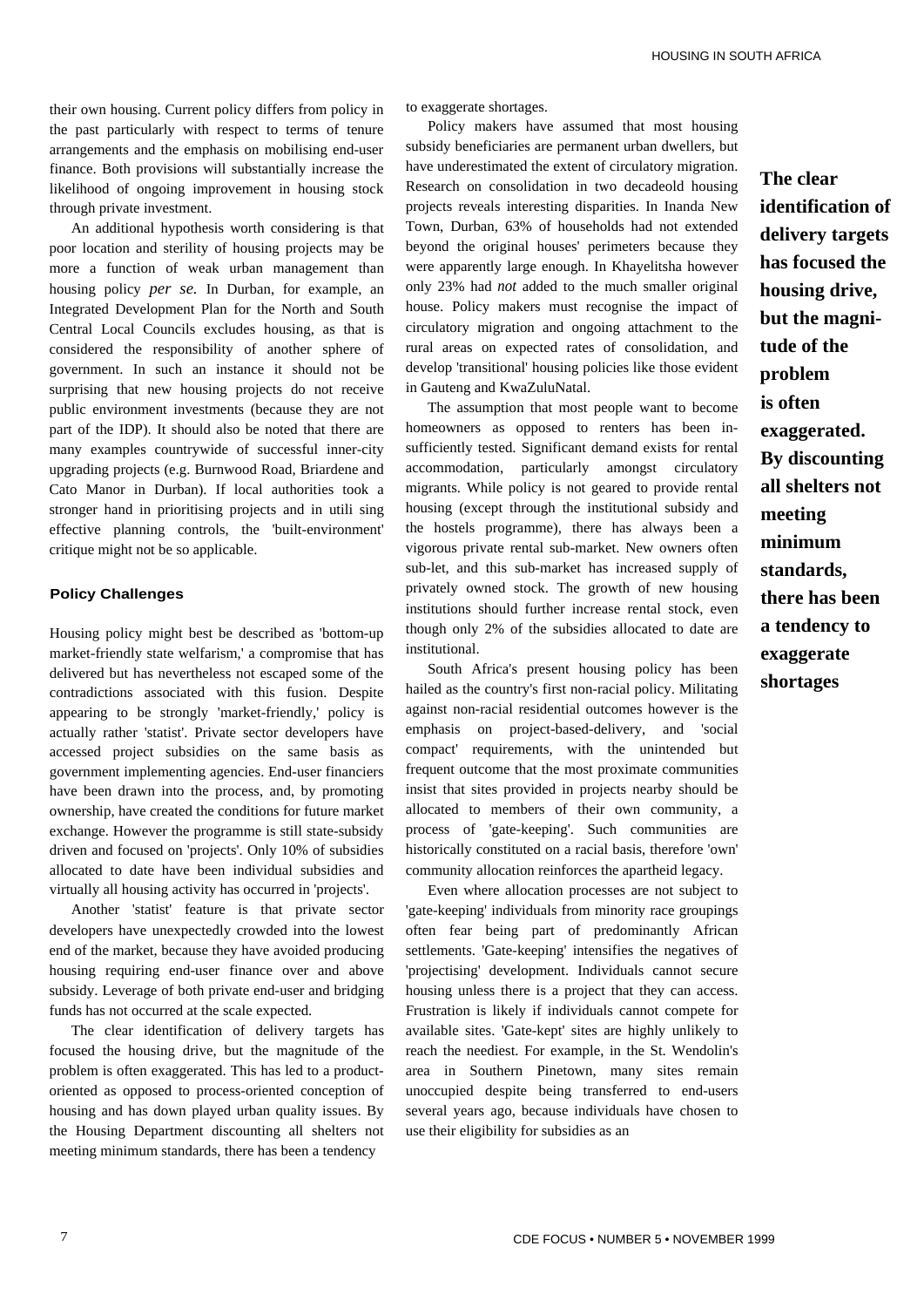opportunity'to speculate. Quite adequately housed at present, they have gained access to the new sites through the 'gate-keeping' process.

•

'Gate-keeping' can be addressed if local authorities insist that allocations in all 'greenfields' projects (those not on a presently serviced site) are available to all qualifying residents on a first-come-first-served basis. Local authorities must become partners in subsidised projects undertaken by private developers (who would have no interest whether allocations are 'gate-kept' or not). Private developers want to complete projects and are thus highly susceptible to expedient deals with local community leaders. Local authorities will have to be tougher in dealing with this. Open allocations may solve 'gate-keeping' but will not necessarily prevent racially exclusive settlement patterns.

Local authorities, private developers, NGOs and community-based organisations all make project applications to provincial housing boards, who make assessments based on technical and social criteria. The current application-based approach has proved effective where the emphasis is on delivery at scale, because it helps to maximally mobilise delivery capacity and rewards those demonstrating capacity to package and deliver appropriate projects. This differs markedly from a process where government (at various levels) identifies programmes for achieving its spatial, developmental and political goals. A negative outcome of the current application-based approach is that substantial imbalances in housing delivery are occurring, reinforcing existing settlement patterns and current distributions of capacity. These include uneven delivery between local authority areas, provinces, small and large developers, formal developers and communities, urban and rural areas, and inner city locations and the urban periphery.

Current housing policy allows for substantial private sector participation. Members of the private sector participate as developers, contractors, financiers, professionals, and building materials retailers and manufacturers. Many corporations also provide housing support for their workers. By March 1998 some 655 developers/contractors had become involved in subsidyrelated projects, including 255 emerging developers/contractors, and the NHBRC has 5889 registered homebuilders.

Many bankers, government financial institutions, and non-traditional lenders believe that government's initiatives aimed at opening up the lower end of the mortgage market to the private sector have failed. As a lending instrument, the mortgage bond has suited neither the needs and circumstances of low-income households, nor the risk-averse instincts of the financial institutions. By contrast however, there is much greater

confidence about the prospects of the instruments being packaged by a crop of non-bank lenders making microloans available at scale. Such instruments are far more manageable for end-users and are proving to be profitable to lenders.

While it is unlikely that the current emphasis on incremental housing delivery will be displaced, proposals associated with the 1998 Job Summit may yet pose a significant policy challenge. Official announcements on the content of the Job Summit housing initiative are still awaited. It is expected however that these proposals will focus on a pilot project involving the delivery of 50000 units in some 10 to 20 projects countrywide. COSATU is understood to be pressing for some 70% of these houses to be rental units. Apparently projects will be large (average 5 000 units) and the financial arrangement will be comprised of the capital subsidy, an equity contribution from government (extra subsidy), and loan finance at the current mortgage bond rate plus one per cent.

While the initiative is to be welcomed as both a job creator and a kick-start to the social housing process, some concerns must be raised. To begin with, the scale of individual projects is too large and militates against grafting of housing into the existing urban fabric rather than creating new large estates. Secondly, if the bulk of houses are to be for rental then the challenge of creating the institutional capacity to manage large rental estates should not be underestimated. It is particularly crucial that responsibility for looking after such stock is not given to local authorities, most of which have appalling housing records, particularly with regard to collecting rent. Instead the initiative should be used to boost the incipient and independent housing association movement. It should be noted that the housing produced through the Job Summit will in all likelihood not be affordable by the very poor for whom incremental housing will still be the most appropriate form of delivery. The Job Summit initiative will be a welcome addition for those who can afford more.

## **Conclusion**

Contrary to being a failure, post-1994 housing policy is actually working well, particularly compared to international delivery benchmarks. Government has however neither marketed its success nor dispelled the popular myth that the housing sector is a mess.

Housing policy's strength is its capacity to accommodate various ideological predispositions and associated delivery systems. Side-by-side with a more demand-driven subsidy system, a vigorous housing association movement (established outside of

**The assumption that most people want to become homeowners as opposed to renters has been insufficiently tested**